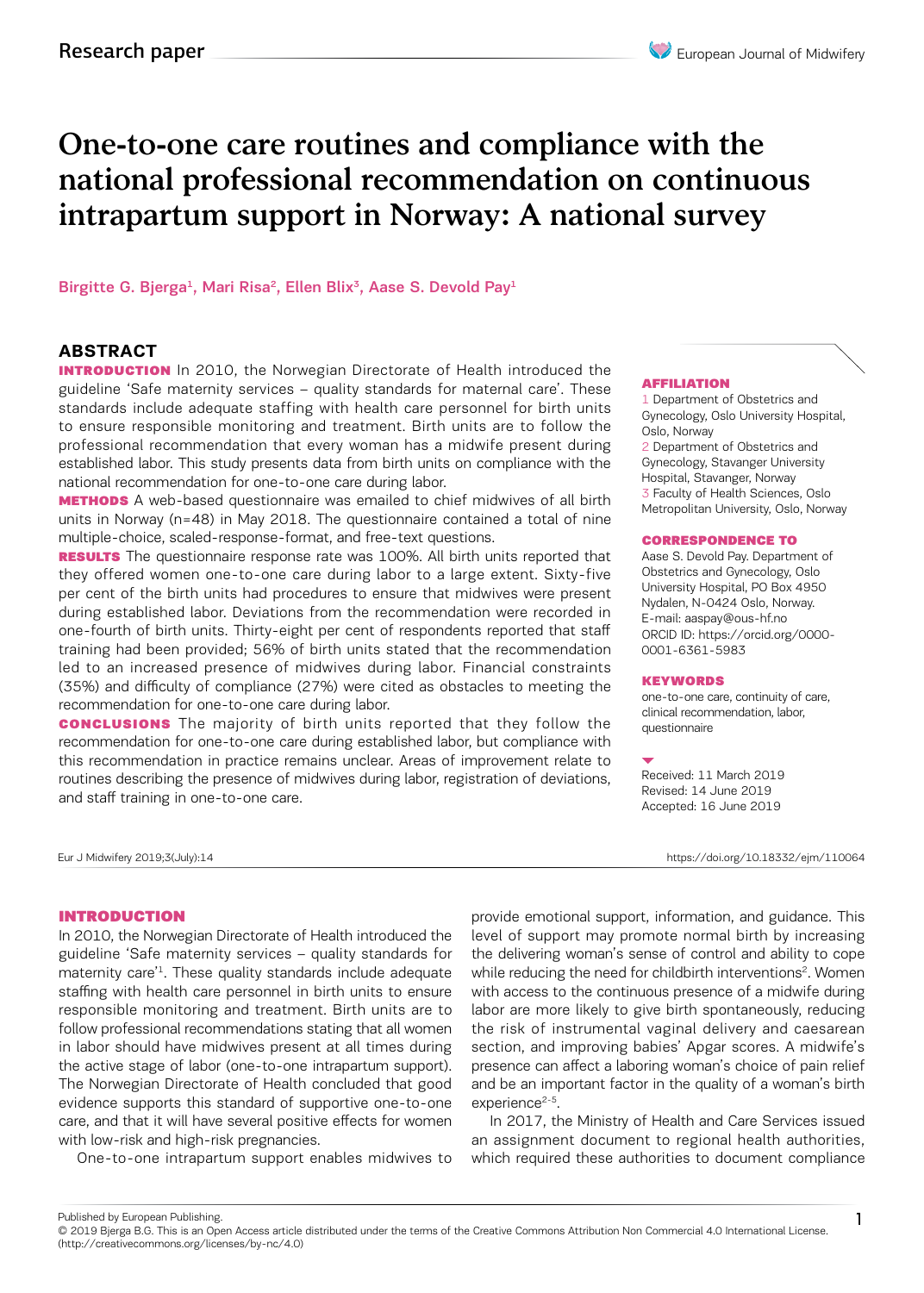# Research paper

with the one-to-one principle<sup>6</sup>. In this document, birth units were to "ensure that incidences of non-compliance with the recommendation for women to have a midwife present as early as possible during established labor until the birth of the child, and whether this was documented in the health authorities' deviation systems, where results would be used for quality improvement".

The guidelines from the Directorate of Health serve as advisory instructions in health care services to achieve sound professional procedures, and are used to ensure good quality and appropriate prioritization<sup>7</sup>. Regional health authorities and district health trusts are responsible for ensuring that services are performed in a responsible manner, and that national guidelines are put into practice. The purpose of this study was to obtain information from Norwegian birth units on the implementation for one-toone care, and to determine whether birth units register breaches of the one-to-one principle in maternity care.

### **METHODS**

An open invitation to answer a web-based questionnaire was emailed to chief midwives of all birth units in Norway (n=48) in May 2018. This email included information about the study and a link to the questionnaire. The chief midwives consented to their participation by answering the questionnaire. One or two reminders were sent, as needed. All responses were received in August 2018.

The questionnaire had two parts: 'Background information' and 'One-to-one continuous presence during established labor'. It contained a total of nine multiplechoice, scaled-response-format, and free-text questions. Scaled responses were structured according to a 6-point Likert scale ranging  $(1 - i\tau)$  a very small extent/seldom' to 6 = 'to a very large extent/always'). The questions on one-to-one continuous presence during established labor are shown in Table 1. The questionnaire was piloted and tested among midwives at Oslo University Hospital during the spring 2018.

The Norwegian Social Science Data Services approved this study (reference no. 60699; 22 May 2018). According to the Norwegian Health Research Act, surveys for studying attitudes and practices among healthcare professionals fall outside the remit of the Research Ethics Committees. Therefore, this project did not require approval from a Research Ethics Committee.

Data were analyzed using SPSS version 24 (IBM

Corporation, Armonk, NY, USA). Descriptive analyses, including frequency calculation and cross table production, were then performed.

### RESULTS

All (48/48, 100%) respondents filled in the questionnaire. Table 2 shows the number of respondents by level of obstetric care and number of deliveries in 2018.

Two-thirds (31/48, 65%) of the birth units had written procedures to ensure that midwives were present during established labor. All 48 units indicated that they offered women one-to-one care during labor to: a large extent, a very large extent, or always (Table 3). Seventeen (17/48, 35%) of the birth units reported to have documentation of the number of women in labor provided with this service.

Forty-six birth units responded to the question regarding whether the failure to offer a woman in labor the presence of a midwife was reported to the department's deviation

# *Table 1. The questions on one-to-one continuous presence during established labor*

Does the birth unit have written procedures to ensure the continuous presence of a midwife during labor? Yes /No /Don't know. To what extent are women in established labor offered one-to-one intrapartum support during established labor? Scaled response from 1 to 6. Does the birth unit have internal documentation of the number of women in labor provided with one-to-one intrapartum support? Yes /No /Don't know. What is done if a woman does not have access to the presence of a midwife during labor? A deviation report is always sent /A deviation report is sent now and then or seldom /No routines for this circumstance /Other (free text). Has the labor and delivery unit provided its staff with training on the continuous presence of midwives during active stage of labor? Yes /No Has the professional recommendation for one-to-one intrapartum support led to changes? Presence during labor /Staff /Staff training /Other (free text).

Are there any obstacles to compliance with the professional recommendation for one-to-one intrapartum continuous support? Lack of financing /Patient's wishes /Unnecessarily stringent recommendation /Difficult to fulfil recommendation /Other (free text).

### *Table 2. Number of respondents by level of obstetric care and deliveries in 2018*

| <b>Number of</b><br>deliveries | <b>Specialized</b><br>obstetric units | <i><b>Obstetric units in</b></i><br>local hospital | <b>Freestanding</b> | <b>Alongside</b><br>midwifery led units midwifery led units | Total    |
|--------------------------------|---------------------------------------|----------------------------------------------------|---------------------|-------------------------------------------------------------|----------|
|                                | $(N=17)$                              | $(N=22)$                                           | $(N=6)$             | $(N=3)$                                                     | $(N=48)$ |
|                                | n(%)                                  | n(%)                                               | n(%)                | n(%)                                                        | n(%)     |
| < 500                          | O(0)                                  | 14 (64)                                            | 6(100)              | O(0)                                                        | 20(42)   |
| 500-999                        | 1(6)                                  | 6(27)                                              | O(0)                | 2(67)                                                       | 9(19)    |
| 1000-1999                      | 8(47)                                 | 2(9)                                               | O(0)                | 1(33)                                                       | 11 (23)  |
| $\geq$ 2000                    | 8(47)                                 | O(0)                                               | O(0)                | O(0)                                                        | 8(16)    |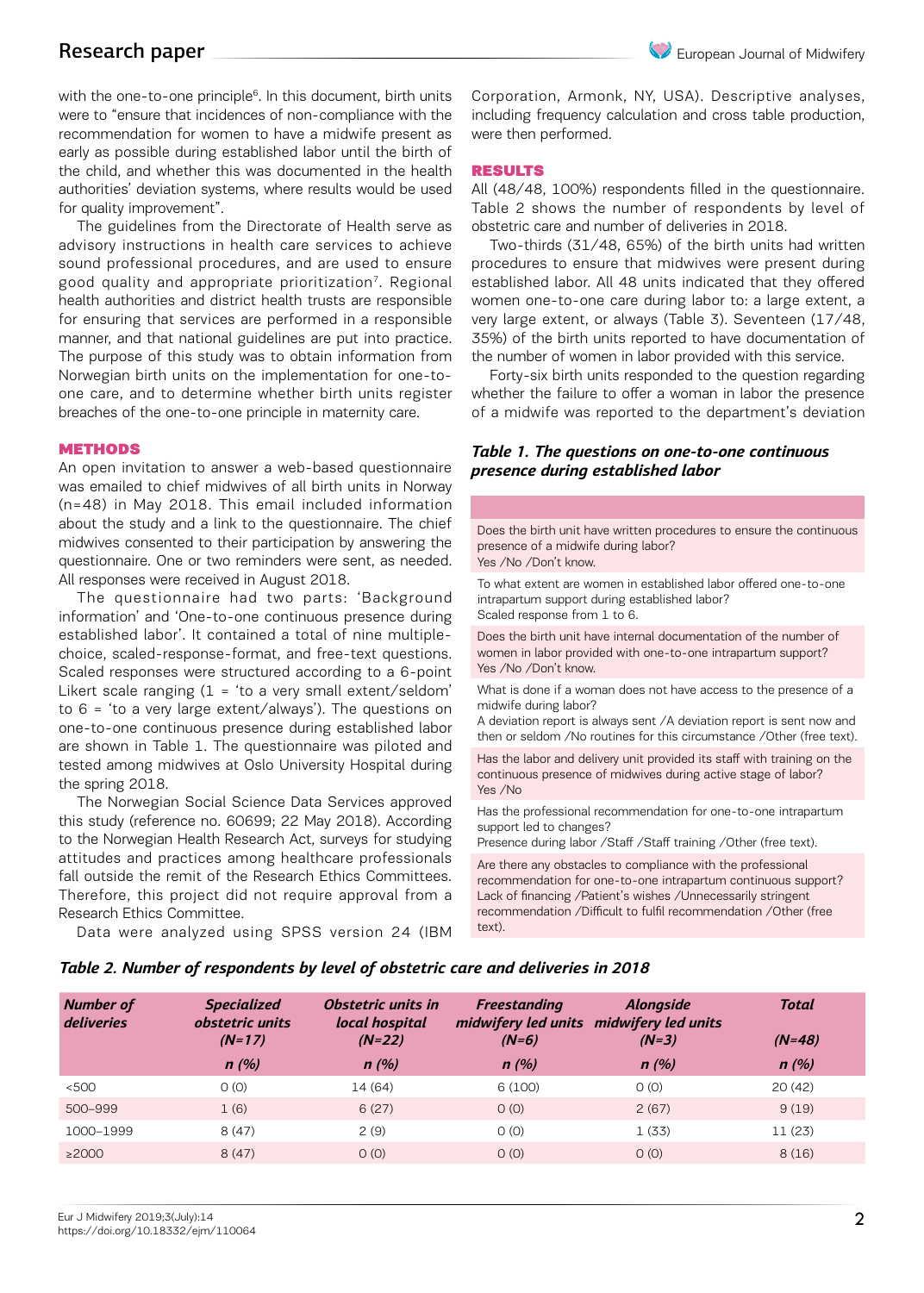# Research paper

# *Table 3. Extent to which women in labor are offered continuous midwife support during established labor, reported by chief midwives of Norwegian birth units in 2018*

| <b>Continuous</b><br>support by<br>midwives<br>during labor <sup>a</sup> | <b>Specialized</b><br>obstetric units<br>$(N=17)$<br>n(%) | Obstetric units in<br>local hospital<br>$(N=22)$<br>n(%) | Freestanding<br>$(N=6)$<br>n(%) | <b>Alongside</b><br>midwifery led units midwifery led units<br>$(N=3)$<br>n(%) | <b>Total</b><br>$(N=48)$<br>n(%) |
|--------------------------------------------------------------------------|-----------------------------------------------------------|----------------------------------------------------------|---------------------------------|--------------------------------------------------------------------------------|----------------------------------|
| 6                                                                        | 8(47)                                                     | 18 (82)                                                  | 6(100)                          | 2(67)                                                                          | 34 (71)                          |
| 5                                                                        | 8(47)                                                     | 2(9)                                                     | O(0)                            | 1(33)                                                                          | 11(23)                           |
| $\overline{4}$                                                           | 1(6)                                                      | 2(9)                                                     | O(0)                            | O(0)                                                                           | 3(6)                             |
| 3                                                                        | O(0)                                                      | O(0)                                                     | O(0)                            | O(0)                                                                           | O(0)                             |
| 2                                                                        | O(0)                                                      | O(0)                                                     | O(0)                            | O(0)                                                                           | O(0)                             |
|                                                                          | O(0)                                                      | O(0)                                                     | O(0)                            | O(0)                                                                           | O(0)                             |

a Based on a 6-point Likert scale: 1 = 'very small extent/seldom' to 6 = 'very large extent/always'.

*Figure 1. Greatest obstacles to compliance with the national clinical recommendation for one-to-one care during labor, reported by chief midwives of Norwegian birth units in 2018 (n=48)* 





system. The majority (27/46, 59%) of respondents indicated that deviation reports were sent now-and-then or seldom. Twelve (12/46, 26%) birth units indicated that deviations were always reported, whereas seven (7/46, 15%) units did not have routines for the submission of such reports. Eighteen (18/48, 38%) units reported that they had provided staff training in their wards on the presence of midwives during labor.

The recommendation for one-to-one care led to increases (self-reported) in the presence of midwives during labor in 27 (27/48, 56%) birth units. Nine (9/48, 19%) units stated that the recommendations led to changes in training and education. Six (6/48, 13%) units stated that the recommendations led to increased staff. In a free-text response, one respondent wrote: 'The recommendation for more frequent presence has raised awareness of the presence of midwives during the active stage of labor'. Another stated that they had initiated projects and improvement measures directly aimed at increasing focus on the presence of midwives during established labor.

Figure 1 shows respondents' perceived greatest obstacles

to compliance with the professional recommendation for one-to-one care. The lack of financing was noted as a reason by 35% of respondents, and 27% stated that compliance with the recommendation was difficult.

### **DISCUSSION**

The findings of this study indicate that the Norwegian Directorate of Health's recommendation for one-to-one care during established labor has had an impact on reported changes in the presence of midwives, but that challenges associated with routines that describe one-to-one care during established labor, the registration of deviations, and staff training, remain.

The majority of birth units have introduced written procedures to ensure that midwives are present during established labor. In a 2015 study examining the implementation of the Norwegian Directorate of Health's quality standards for maternity institutions, about half of the institutions did not have written criteria covering this practice<sup>8</sup>. Written procedures are essential for the provision of good health care services<sup>9</sup>. Procedures should provide support for health care personnel in their daily work and contribute toward a high and predictable quality of services.

All birth units stated that they provided one-to-one care to at least a large extent, and 35% of units had overviews of the number of women in labor that did have midwives present during established labor. Maternity services must focus on planning midwife care adequately in advance to ensure safe care for mothers and babies<sup>10</sup>. The National Institute for Health and Care Excellence has produced a step-by-step guide for organizations to determine the number of midwives required $11$ . Using local records to help predict requirements, hospital boards can constantly assess staffing levels to ensure that mothers in labor receive oneto-one care.

The 2017 assignment document for regional health authorities included the requirement that health trusts document incidences of non-compliance with the recommendation for the presence of a midwife, and to report these incidences within the deviation system<sup>6</sup>.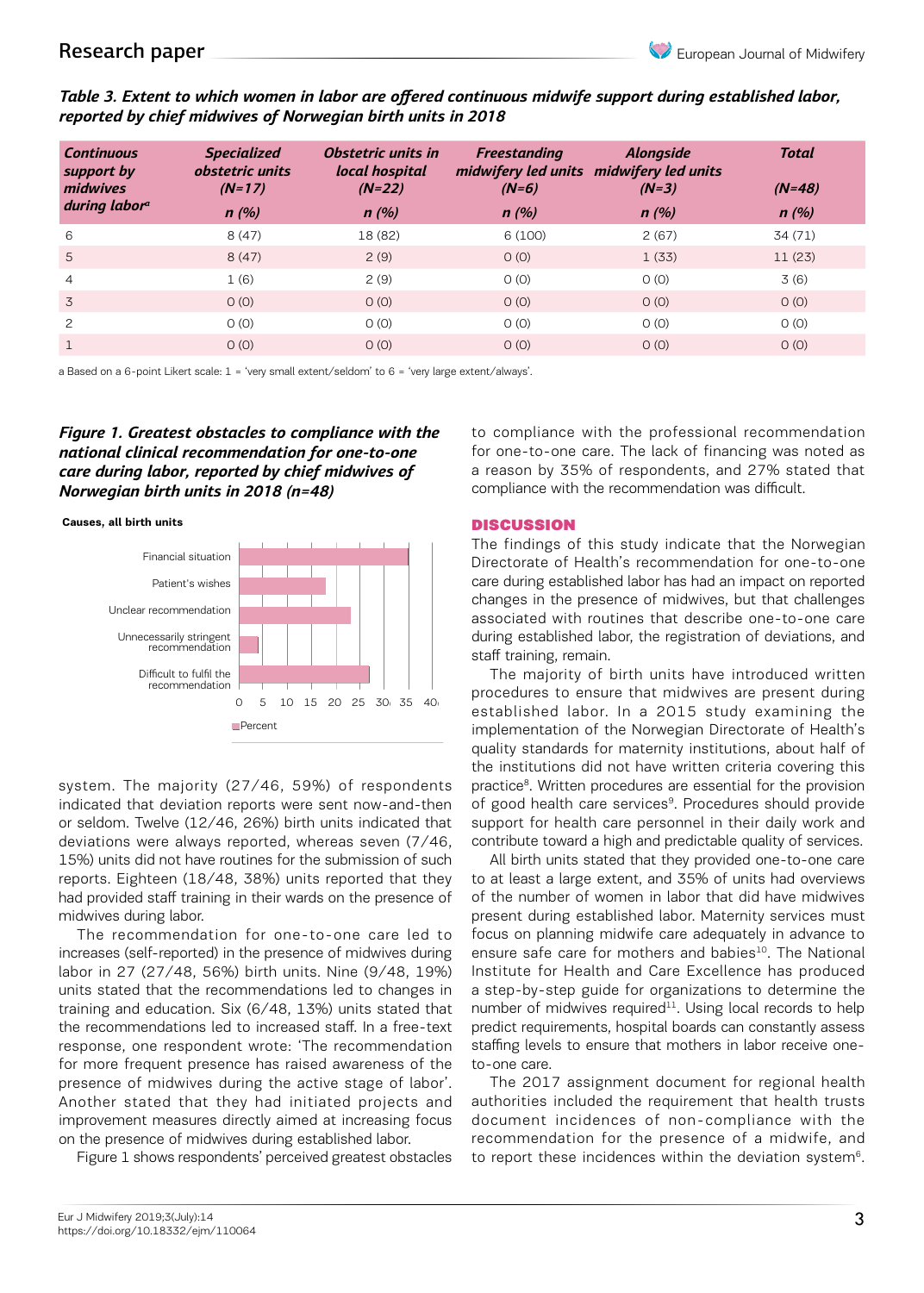# Research paper

The purpose of this requirement was not to implement a procedure of reporting to the Ministry, but rather to ensure that deviations from the recommendation are used for health authorities' quality improvement efforts<sup>12</sup>. One-fourth of maternity institutions stated that deviation reports were always sent, whereas more than half reported that deviation reports were sent occasionally or seldom.

The documentation of deviations takes time, and when deviations occur because midwives have too little time, such registration may not occur. This practice must be facilitated by management; health trusts must have userfriendly systems that facilitate such registration.

# **Limitations and strengths**

The study has some limitations. The respondents were chief midwives; thus, the responses reflect these professionals' subjective views, rather than general views of the unit staff. Furthermore, the study did not examine whether all midwives in the birth units were aware of the recommendation for one-to-one care.

Certain questionnaire items allowed for some degree of judgment and discretion. Some questions were not answered by all respondents, perhaps because the individuals filling in the questionnaire had insufficient information on the subject. In addition, the questionnaire did not sufficiently address whether procedures are followed. Nevertheless, we believe that this study offers important information regarding the routines and structure of maternity institutions in Norway, and potential measures for quality improvement. The strength of this study is that it included data from all birth units in Norway.

# CONCLUSIONS

The recommendation for one-to-one care during established labor has led to reported changes in maternity care. This study shows that birth units generally follow national recommendations, but that challenges associated with routines that describe the presence of midwives during the established stage of labor, registration of incidents of non-compliance with the recommendation, and staff training, remain. It is important for employers to be aware of the degree of compliance with quality standards, to guide the design of improvement measures and assessment of the effects of their implementation.

# REFERENCES

- 1. The Norwegian Health Directorate. Et trygt fødetilbud Kvalitetskrav til fødselsomsorgen [Safe maternity services – quality standards for maternity care]. https://www.helsebiblioteket.no/samfunnsmedisinog-folkehelse/helsefremmende-og-forebyggendetiltak/retningslinjer-og-veiledere/et-trygt-fodetilbud. kvalitetskrav-til-fodselsomsorgen. Published 2010. Accessed March 11, 2019.
- 2. Bohren MA, Hofmeyr GJ, Sakala C, Fukuzawa RK, Cuthbert A. Continuous support for women during childbirth. Cochrane Database Syst Rev. 2017;7:Cd003766. doi:10.1002/14651858.CD003766.pub6
- 3. Halldorsdottir S, Karlsdottir SI. The primacy of the good midwife in midwifery services: an evolving theory of professionalism in midwifery. Scand J Caring Sci. 2011; 25(4):806-817. doi:10.1111/j.1471-6712.2011.00886.x
- 4. Howarth AM, Swain NR, Treharne GJ. First-time mothers' perspectives on relationships with and between midwives and doctors: insights from a qualitative study of giving birth in New Zealand. Midwifery. 2012;28(4):489-494. doi:10.1016/j.midw.2011.07.004
- 5. Neilson JP, Lavender T, Quenby S, Wray S. Obstructed labour. British medical bulletin. 2003;67(1):191-204. doi:10.1093/bmb/ldg018
- 6. Ministry of Health and Care services. Oppdragsdokument 2017 Helse Sør-Øst RHF [Assignment document 2017 South-Eastern Regional Health Authority]. https:// www.regjeringen.no/globalassets/departementene/ hod/oppdragsdokument/2017/oppdragsdokument\_ helse\_sor-ost\_rhf\_2017.pdf. Published 2017. Accessed March 11, 2019.
- 7. The Norwegian Health Directorate. Metoder og verktøy [Methods and tools]. https://helsedirektoratet.no/ metoder-og-verktoy. Published 2016. Accessed March 11, 2019.
- 8. Johansen LT, Pay ASD, Broen L, Roland B, Oian P. Are stipulated requirements for the quality of maternity care complied with? Tidsskr Nor Laegeforen. 2017;137(17). doi:10.4045/tidsskr.16.1070
- 9. Eiring Ø, Pedersen MS, Borgen K, Jamtvedt G. Prosedyrearbeid – meningsløst mangfold? [The making of clinical procedures – meaningless diversity?]. Oslo, Norway: Nasjonalt kunnskapssenter for helsetjenesten; 2010. https://fhi.brage.unit.no/fhi-xmlui/bitstream/ handle/11250/2378567/NOKCnotat\_Eiring2010. pdf?sequence=1. Accessed March 11, 2019.
- 10. Tucker J, Parry G, Penney G, Page M, Hundley V. Is midwife workload associated with quality of process of care (continuous electronic fetal monitoring [CEFM]) and neonatal outcome indicators? A prospective study in consultant-led labour wards in Scotland. Paediatr Perinat Epidemiol. 2003;17(4):369-377. doi:10.1046/j.1365-3016.2003.00524.x
- 11. National Institute for Health and Care Excellence. Safe midwifery staffing for maternity settings. https://www. nice.org.uk/guidance/ng4. Published February, 2015. Accessed March 11, 2019.
- 12. Ministry of Health and Care services. Forskrift om ledelse og kvalitetsforbedring i helse- og omsorgstjenesten [Retgulations concerning management and qualityimprovement in health care services]. https:// www.helsedirektoratet.no/veiledere/ledelse-ogkvalitetsforbedring-i-helse-og-omsorgstjenesten. Published 2016. Accessed March 11, 2019.